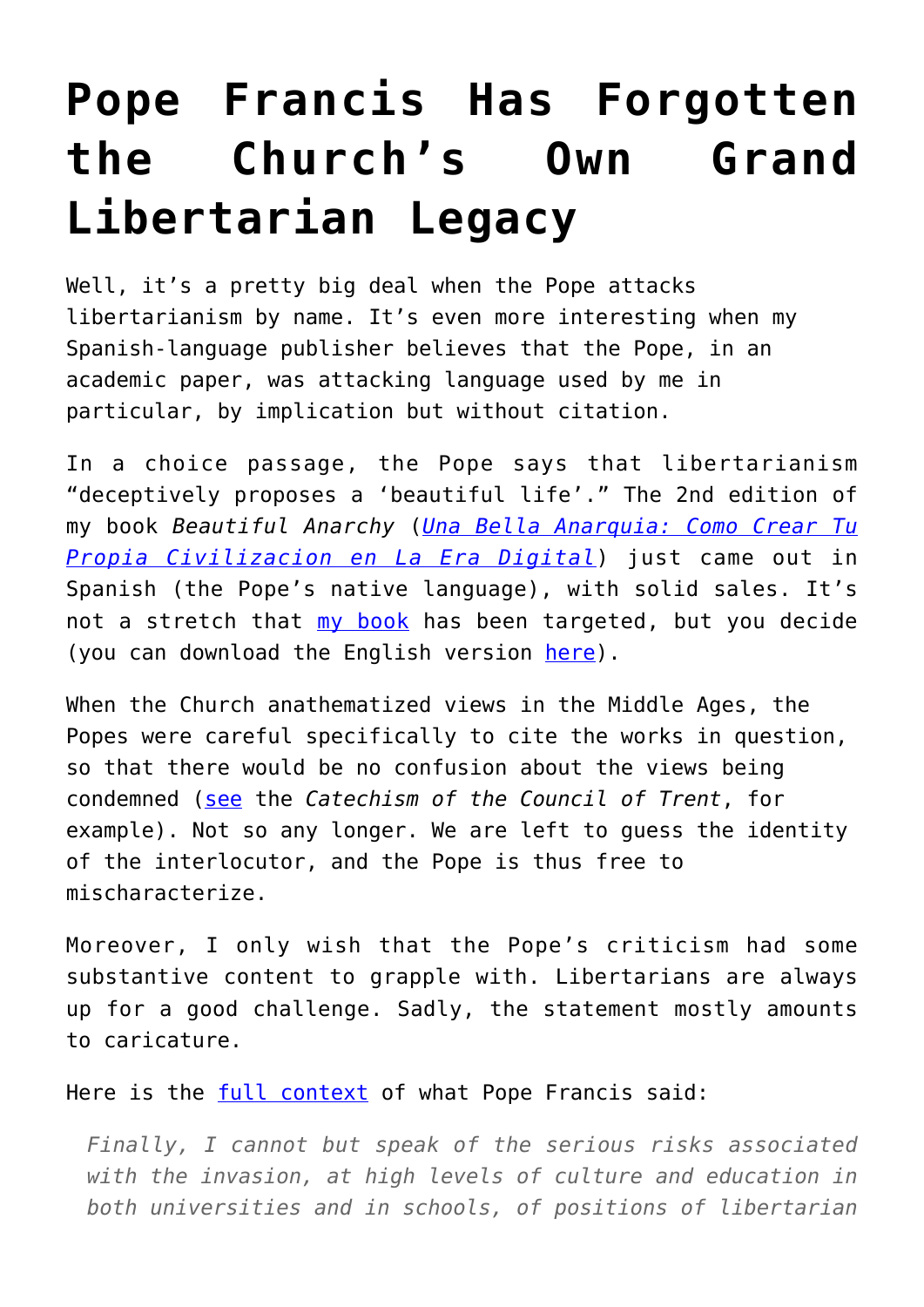*individualism. A common feature of this fallacious paradigm is that it minimizes the common good, that is, "living well", a "good life" in the community framework, and exalts the selfish ideal that deceptively proposes a "beautiful life".*

*If individualism affirms that it is only the individual who gives value to things and interpersonal relationships, and so it is only the individual who decides what is good and what is bad, then libertarianism, today in fashion, preaches that to establish freedom and individual responsibility, it is necessary to resort to the idea of "self-causation". Thus libertarian individualism denies the validity of the common good because on the one hand it supposes that the very idea of "common" implies the constriction of at least some individuals, and the other that the notion of "good" deprives freedom of its essence.*

*The radicalization of individualism in libertarian and therefore anti-social terms leads to the conclusion that everyone has the "right" to expand as far as his power allows, even at the expense of the exclusion and marginalization of the most vulnerable majority. Bonds would have to be cut inasmuch as they would limit freedom. By mistakenly matching the concept of "bond" to that of "constraint", one ends up confusing what may condition freedom – the constraints – with the essence of created freedom, that is, bonds or relations, family and interpersonal, with the excluded and marginalized, with the common good, and finally with God.*

#### **Wow, this Sounds Grim**

An ideology that asserts these things would indeed be terrible. It's hard to imagine that such an ideology could ever become "fashionable" at all. But of course the Pope only gets away with claiming such things because he defines libertarianism in a way that makes it incredibly easy to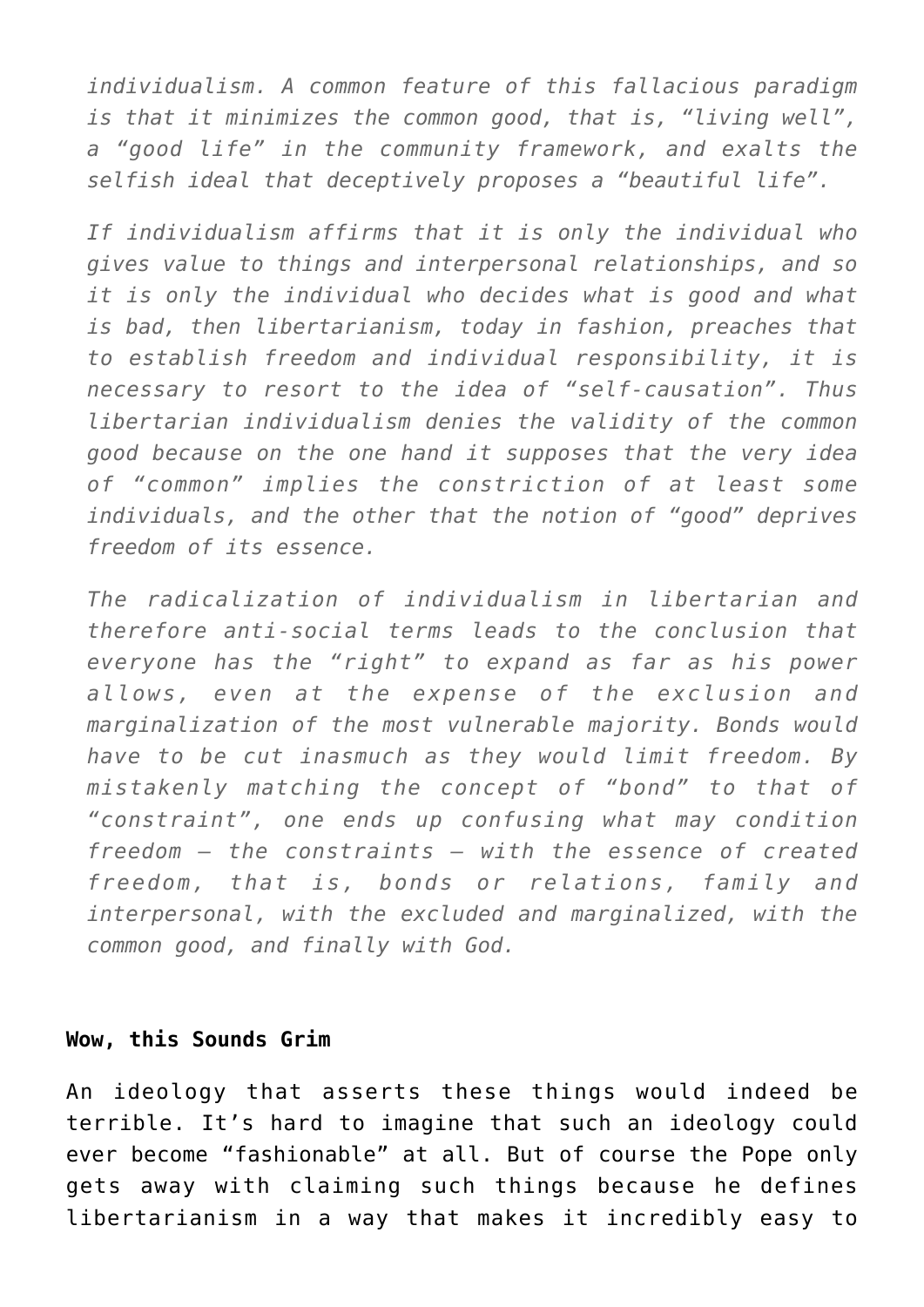attack – which is a solid indicator that the opposed position has been mis-rendered.

And sure enough, what the Pope claims libertarians believe is not only untrue; in some respects, it is actually the opposite of what libertarians believe.

Let me offer my own definition of libertarianism. It is the political theory that freedom and peace serve the common good better than violence and state control, thus suggesting a normative rule: societies and individuals must be left unmolested in their associations and commercial dealings so long as they are not threatening others.

I'm almost certain that most thinkers in the liberal tradition would be happy with that definition.

Is that view strange or exotic, dangerous or radical, to the point that the rise of such thoughts really do constitute a dangerous invasion of culture?

I don't think so. St. Thomas Aquinas, for example, [wrote](http://www.newadvent.org/summa/2096.htm) essentially this in the *Summa Theologica* (2;96:2):

*Wherefore human laws do not forbid all vices, from which the virtuous abstain, but only the more grievous vices, from which it is possible for the majority to abstain; and chiefly those that are to the hurt of others, without the prohibition of which human society could not be maintained: thus human law prohibits murder, theft and such like.*

The *Summa* was written in the 13th century. His stand for limiting the state, and his championing of human freedom (however inconsistently), marked the beginning of a new era in philosophy, law, and theology. It pointed the way out of the feudal period and toward the emergence of the modern world. The ideas now called "libertarian" were essential building blocks of the political developments that took place over the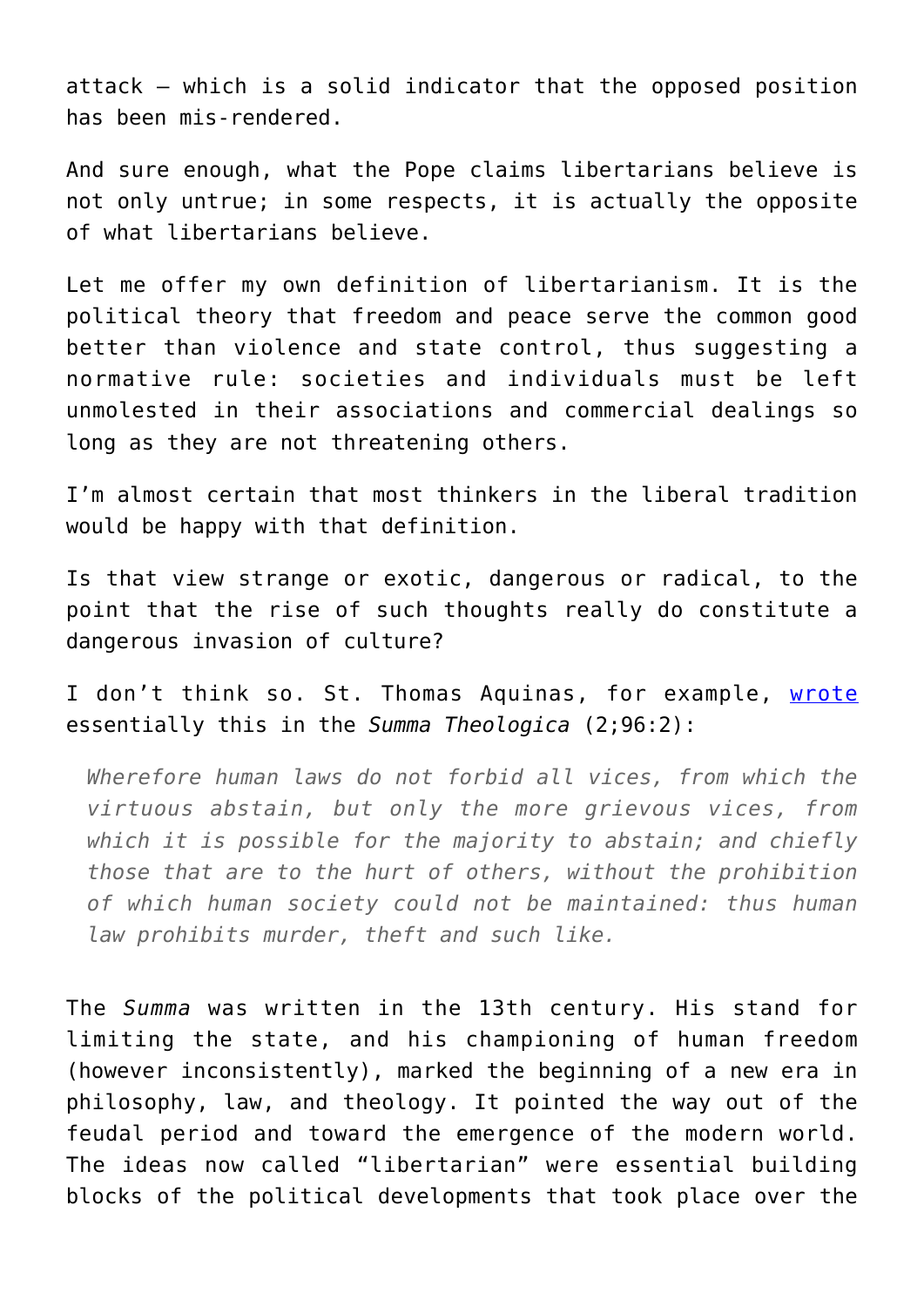following 600 years.

Libertarianism is not an arcane, peculiar, oddball view of politics; it is a distillation of the wisdom of a mighty tradition encompassing the experiences of many cultures and the highest thought of the most serious thinkers from the late Middle Ages to the present.

## **What's in a Word?**

Part of the problem is the word "libertarianism" itself. It seems like a neologism that signals a new invention from recent decades, an exotic political ideology with strange doctrines and claims, something that would take some time to study and understand. As with any grand intellectual tradition, it is easy to seize on one thinker, statement, book, or Internet posting, and caricature the whole. So long as that is that case, critics have the advantage: they can make up any scary description they want and it seems believable.

In fact, the term "libertarianism" was a postwar usage that was made necessary because the term liberalism seemed to have been corrupted. That generation made a judgement to bail from the word liberalism if only to distinguish what they believed from what the partisans of state power believed.

Dean Russell in 1955 was [among the first](https://fee.org/articles/who-is-a-libertarian/) to suggest the replacement, a new synonym:

*Many of us call ourselves "liberals." And it is true that the word "liberal" once described persons who respected the individual and feared the use of mass compulsions. But the leftists have now corrupted that once-proud term to identify themselves and their program of more government ownership of property and more controls over persons. As a result, those of us who believe in freedom must explain that when we call ourselves liberals, we mean liberals in the uncorrupted classical sense. At best, this is awkward and subject to*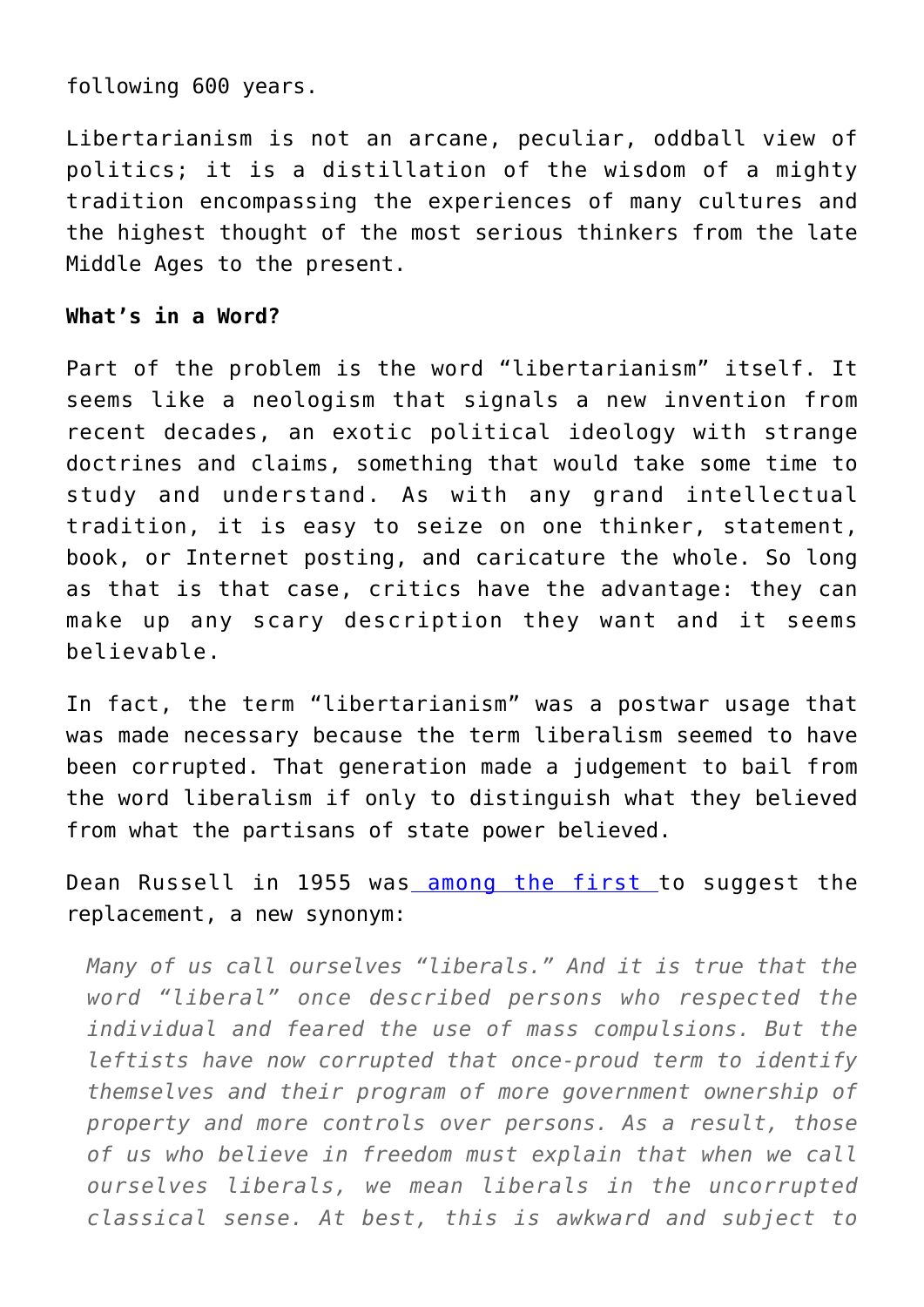*misunderstanding. Here is a suggestion: Let those of us who love liberty trade-mark and reserve for our own use the good and honorable word "libertarian."*

An unanticipated problem with this language strategy was that it inadvertently cut the new libertarianism off from its long and grand liberal tradition. So let's be clear: when we are talking about libertarianism we are talking about the successor and the living embodiment of liberalism in the classical tradition. Understood in this way, it doesn't seem so bizarre.

# **The Church and Liberalism**

Not only that: Catholicism's role in modern history has been to serve as a benefactor of the liberal cause. From the time of St. Thomas and his successors, the Catholic Church began a long move from its Constantinian tendencies in the first millennium, gradually dispensing with the aspiration to unify Church and state and toward an embrace of the emergent liberal tradition. It occurred first in the realms of banking, when the Church served as a [defender](https://fee.org/articles/netflix-does-the-birth-of-modern-finance-with-drama/) of the Medici banking cause against the reactionary forces that tried to stop the dawn of modern commercial life. It liberalized its rule against usury, for example, and defended the rights of property and commercial trade between nations.

The end of slavery was perhaps the greatest triumph of liberalism before the 20th century, and here the Catholic Church had been a force for human rights and justice long before others caught on.

The writings of **Bartolomé de las Casas** from 1547, for example, continue to inspire with their moral passion against the atrocities against human rights perpetrated by many states. None of the ancient philosophers dared imagine a world of universal equality for all persons, but the Catholic Church did, based on the conviction that all individuals are made in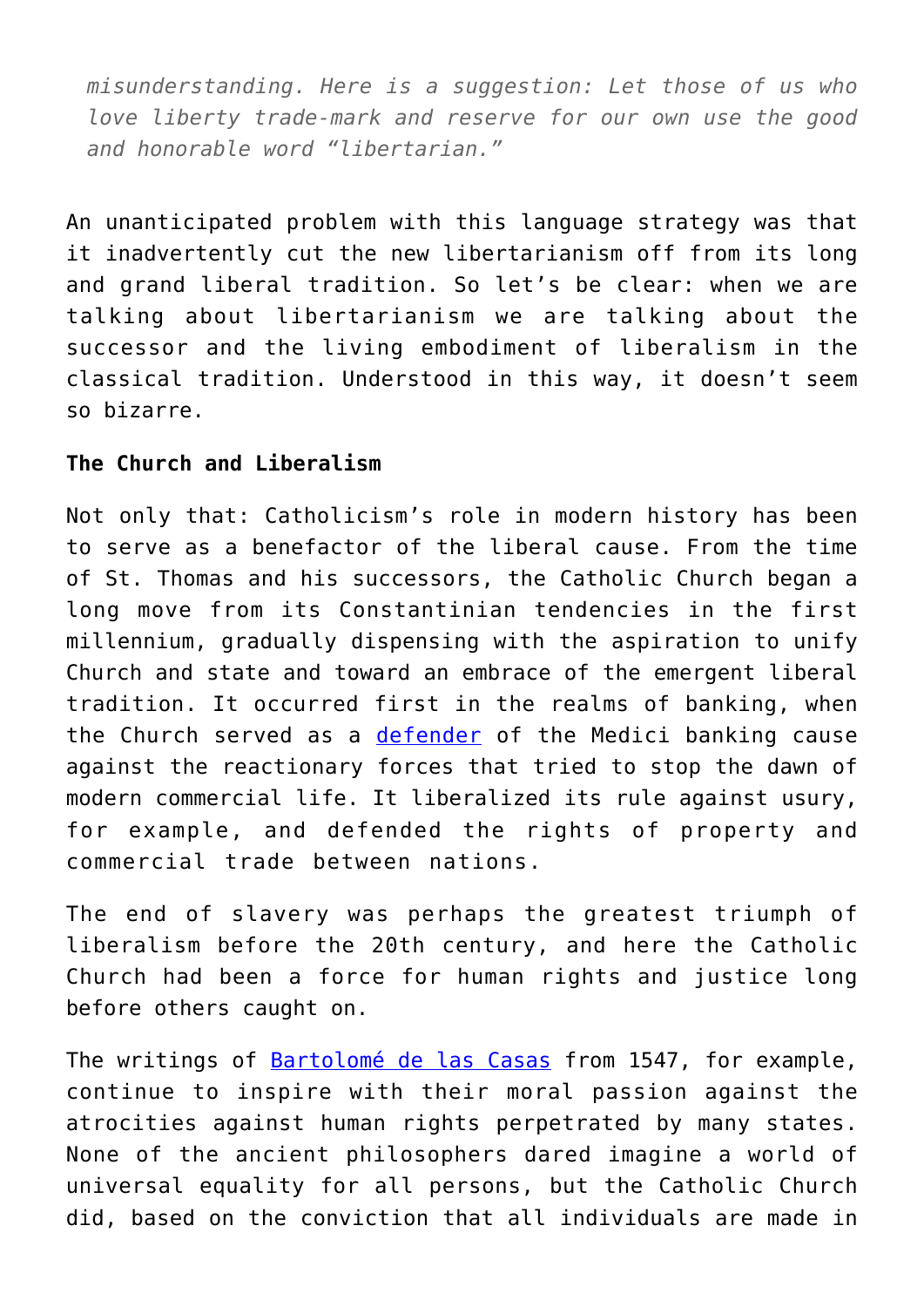the image and likeness of God and are thereby deserving of certain rights.

The late scholastic tradition of Catholic social thought, centered in Spain, has been frequently credited with [giving](https://fee.org/articles/free-market-economists-400-years-ago/) [birth](https://fee.org/articles/free-market-economists-400-years-ago/) to economic science itself. This was because these scholars were not only moral idealists; they were imminently practical men who sought to understand how the real world works, all in the interests of understanding how people can have better lives. They gradually discovered that the interests of the individual person and the common good were not in conflict but could both be realized through liberalization of all spheres of society.

The Catholic Church in these years was a force for progress in giving voice to the rise of [women's rights.](https://en.wikipedia.org/wiki/Women_in_the_Catholic_Church) This is a complicated history, with ebbs and flows, but a strain of thought here extended from the high regard afforded to the mother of Jesus gradually to come to champion a view of women very different from that of antiquity. Even today, the Church extols four women as Doctors of the Church.

Following the Reformation and the rise of nationalism, the Church – as an international institution representing the stable interests of no one state in particular – served as a bulwark against the unchallenged power of princes and for the Augustinian view that no state leader can displace the authority of God and that "an unjust law is no law at all"  $-$  a statement cited by St. Thomas and later by Martin Luther King, Jr. in his [Letter from Birmingham jail](https://fee.org/articles/letter-from-a-birmingham-jail/).

# **Catholic Opposition to Statism**

In other words, the long ethos of Catholicism has been toward favoring exactly what the Pope just denounced: the view that a presumption for liberty over coercion should be the prevailing norm in political life.

It is for this reason that the Catholic Church positioned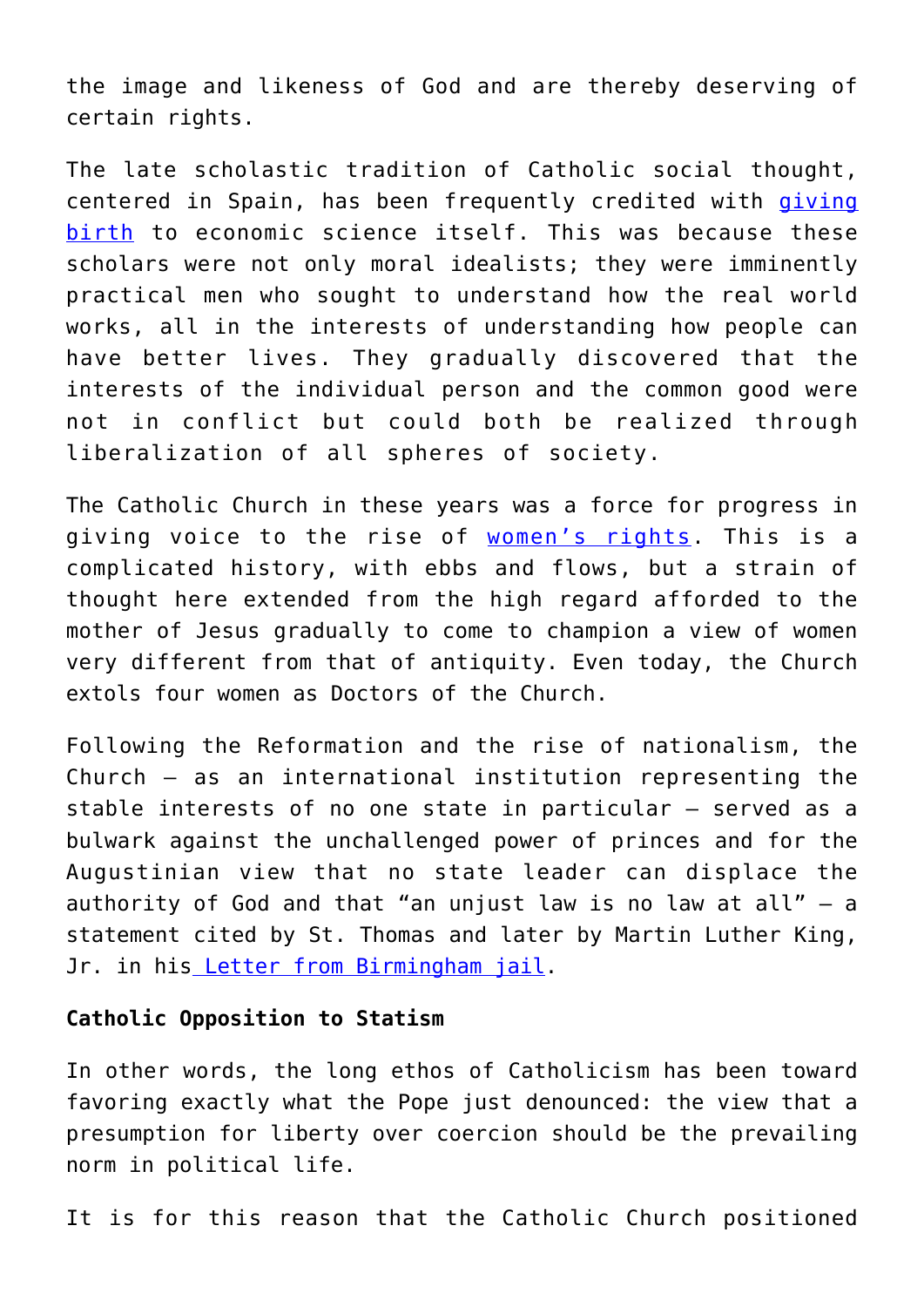itself against socialism at the very dawn of idea in the modern world. In 1878, forty years before the Bolshevik Revolution, Pope Leo XIII wrote in [Quod Apostolici Muneris](http://w2.vatican.va/content/leo-xiii/en/encyclicals/documents/hf_l-xiii_enc_28121878_quod-apostolici-muneris.html) that the socialists were plotting to "leave nothing untouched or whole which by both human and divine laws has been wisely decreed for the health and beauty of life."

Above all, he wrote, the socialists were wrong to "assail the right of property sanctioned by natural law; and by a scheme of horrible wickedness, while they seem desirous of caring for the needs and satisfying the desires of all men, they strive to seize and hold in common whatever has been acquired either by title of lawful inheritance, or by labor of brain and hands, or by thrift in one's mode of life."

The Pope stated firmly that Catholicism "holds that the right of property and of ownership, which springs from nature itself, must not be touched and stands inviolate. For she knows that stealing and robbery were forbidden in so special a manner by God, the Author and Defender of right, that He would not allow man even to desire what belonged to another, and that thieves and despoilers, no less than adulterers and idolaters, are shut out from the Kingdom of Heaven."

This anti-socialist activism (Jesus was [no socialist\)](https://fee.org/resources/rendering-unto-caesar-was-jesus-a-socialist/) continued through the Church's resistance against both Bolshevism and Nazism, and led Catholicism to play a huge role in the eventual overthrow of tyrannical regimes in Eastern Europe in 1989 and following.

# **The Second Vatican Council**

The apotheosis of the liberal spirit in Catholicism was beautifully affirmed in the documents of the Second Vatican Council. This represented the final coming to terms with liberalism that had been brewing for many centuries. It was here that the Church finally and dogmatically affirmed the right of religious liberty as a pillar of human rights.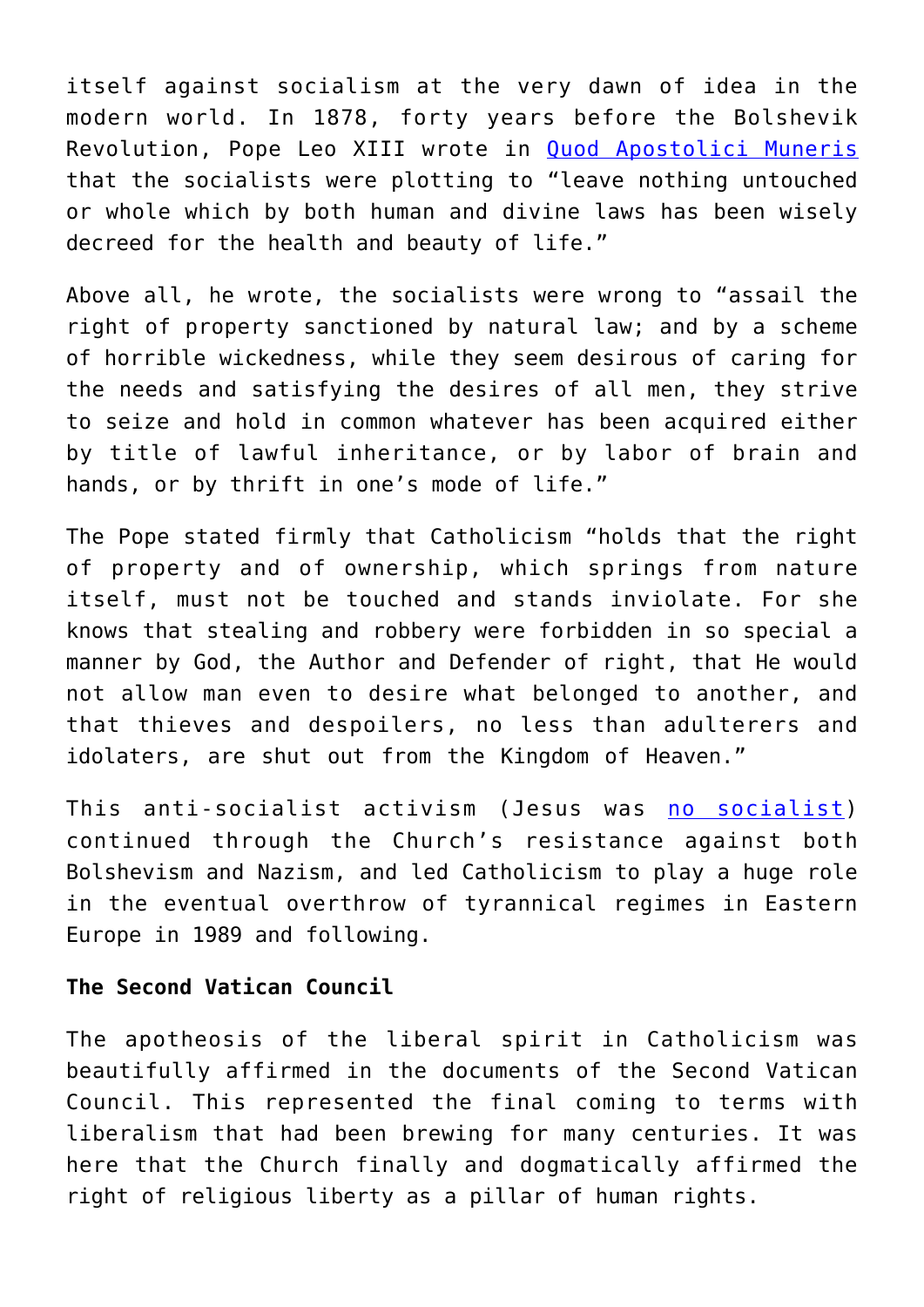[Dignitatis Humanae](http://www.vatican.va/archive/hist_councils/ii_vatican_council/documents/vat-ii_decl_19651207_dignitatis-humanae_en.html) (1965) provides what might be considered the best state of liberalism/libertarianism devised in the second half of the 20th century:

*This Vatican Council declares that the human person has a right to religious freedom. This freedom means that all men are to be immune from coercion on the part of individuals or of social groups and of any human power, in such wise that no one is to be forced to act in a manner contrary to his own beliefs, whether privately or publicly, whether alone or in association with others, within due limits.*

*The council further declares that the right to religious freedom has its foundation in the very dignity of the human person as this dignity is known through the revealed word of God and by reason itself.This right of the human person to religious freedom is to be recognized in the constitutional law whereby society is governed and thus it is to become a civil right.*

*It is in accordance with their dignity as persons-that is, beings endowed with reason and free will and therefore privileged to bear personal responsibility-that all men should be at once impelled by nature and also bound by a moral obligation to seek the truth, especially religious truth. They are also bound to adhere to the truth, once it is known, and to order their whole lives in accord with the demands of truth. However, men cannot discharge these obligations in a manner in keeping with their own nature unless they enjoy immunity from external coercion as well as psychological freedom. Therefore the right to religious freedom has its foundation not in the subjective disposition of the person, but in his very nature.*

A consistent application of this principle lands you exactly where libertarians are on matters of politics, economics, culture, and international relations.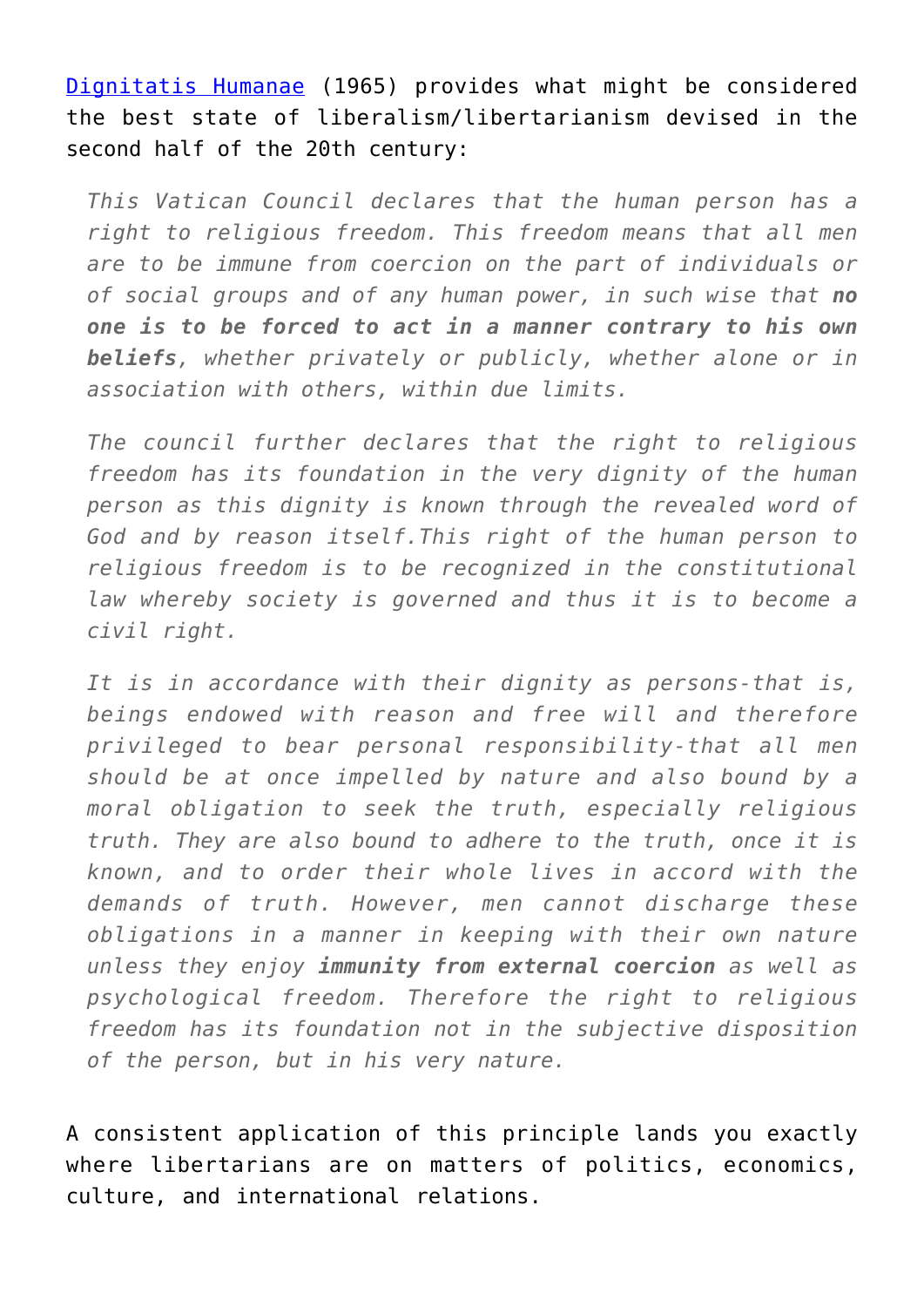Vatican II further affirmed that seeking a better life through liberty is at the very core of the human experience. This aspiration requires certain institutional conditions, such as the right of private property. The inspirational and beautiful document [Gaudium et Spes](http://www.vatican.va/archive/hist_councils/ii_vatican_council/documents/vat-ii_const_19651207_gaudium-et-spes_en.html) (1965), traditionally seen as a masterpiece of exposition that sums up the spirit of the Council, said the following:

*Private property or some ownership of external goods confers on everyone a sphere wholly necessary for the autonomy of the person and the family, and it should be regarded as an extension of human freedom. Lastly, since it adds incentives for carrying on one's function and charge, it constitutes one of the conditions for civil liberties.*

*The forms of such ownership or property are varied today and are becoming increasingly diversified. They all remain, however, a cause of security not to be underestimated, in spite of social funds, rights, and services provided by society. This is true not only of material property but also of immaterial things such as professional capacities….*

*By its very nature private property has a social quality which is based on the law of the common destination of earthly goods.*

### **What About the Common Good?**

This concern over the "common destination" of goods seems to be at the core Pope Francis's concern is the idea that libertarianism pushes the rights and interests of individuals against the common good. This is a frustrating point to make because it has been the major project of the liberal tradition (from the Scottish Enlightenment to the present) to argue that these are not inconsistent, that one need not be set against the other. The seeking of the good of all does not require the violation of individual rights and interests, and the assertion of individual rights and interests need not conflict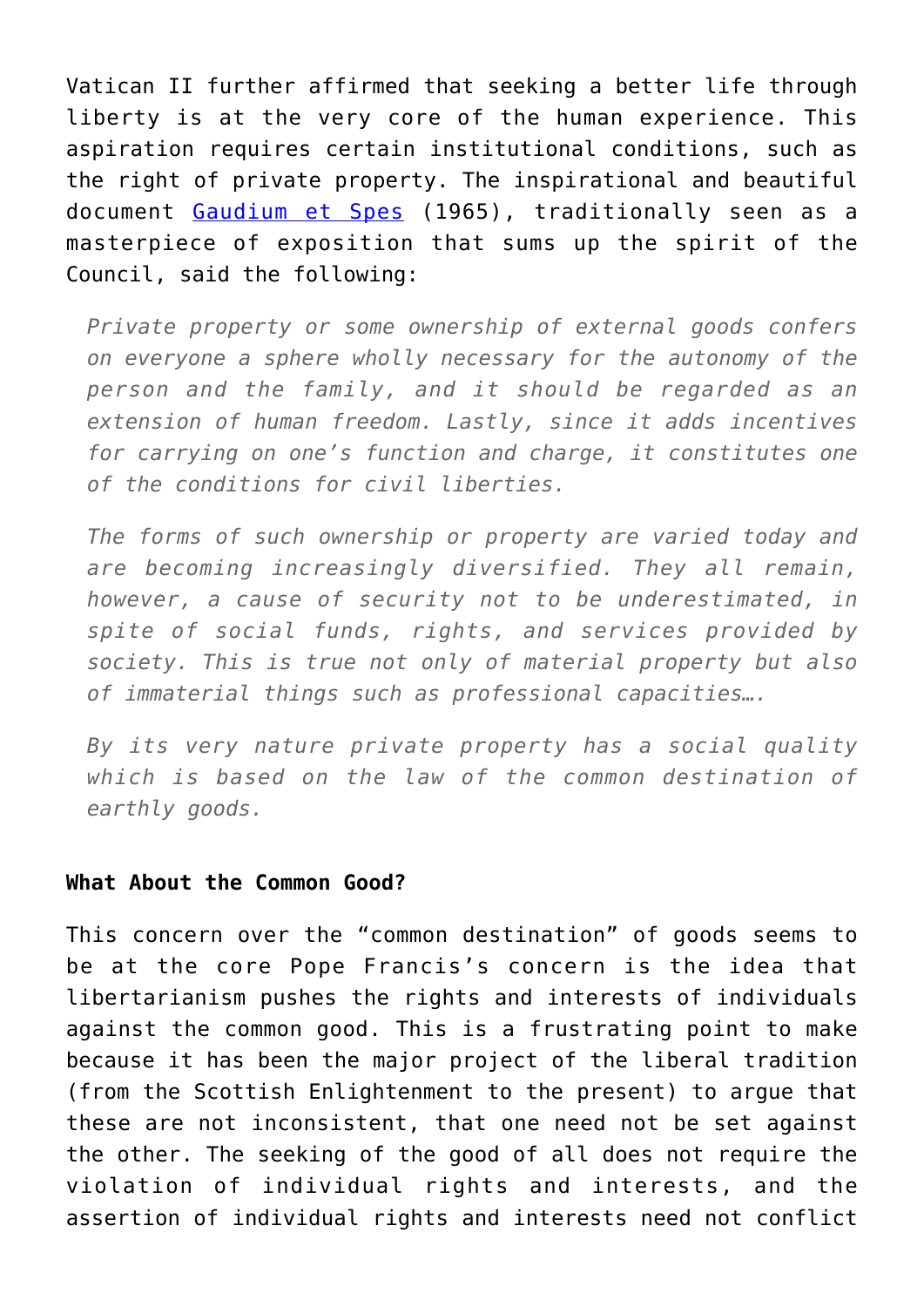with the good of all.

Consider the words of the man who is widely considered the leading libertarian genius of the 20th century, Ludwig von Mises. In his 1927 book [Liberalism](https://fee.org/resources/liberalism-by-ludwig-von-mises/#calibre_link-49), he argued that only liberalism seeks the good of all, as opposed to the interests of one special interest or another.

*With the advent of liberalism came the demand for the abolition of all special privileges. The society of caste and status had to make way for a new order in which there were to be only citizens with equal rights. What was under attack was no longer only the particular privileges of the different castes, but the very existence of all privileges. Liberalism tore down the barriers of rank and status and liberated man from the restrictions with which the old order had surrounded him….*

*Present-day political parties are the champions not only of certain of the privileged orders of earlier days that desire to see preserved and extended traditional prerogatives that liberalism had to allow them to keep because its victory was not complete, but also of certain groups that strive for special privileges, that is to say, that desire to attain the status of a caste. Liberalism addresses itself to all and proposes a program acceptable to all alike. It promises no one privileges. By calling for the renunciation of the pursuit of special interests, it even demands sacrifices, though, of course, only provisional ones, involving the giving up of a relatively small advantage in order to attain a greater one. But the parties of special interests address themselves only to a part of society. To this part, for which alone they intend to work, they promise special advantages at the expense of the rest of society….*

*The liberals maintained that with the elimination of all the artificial distinctions of caste and status, the abolition of all privileges, and the establishment of equality before the*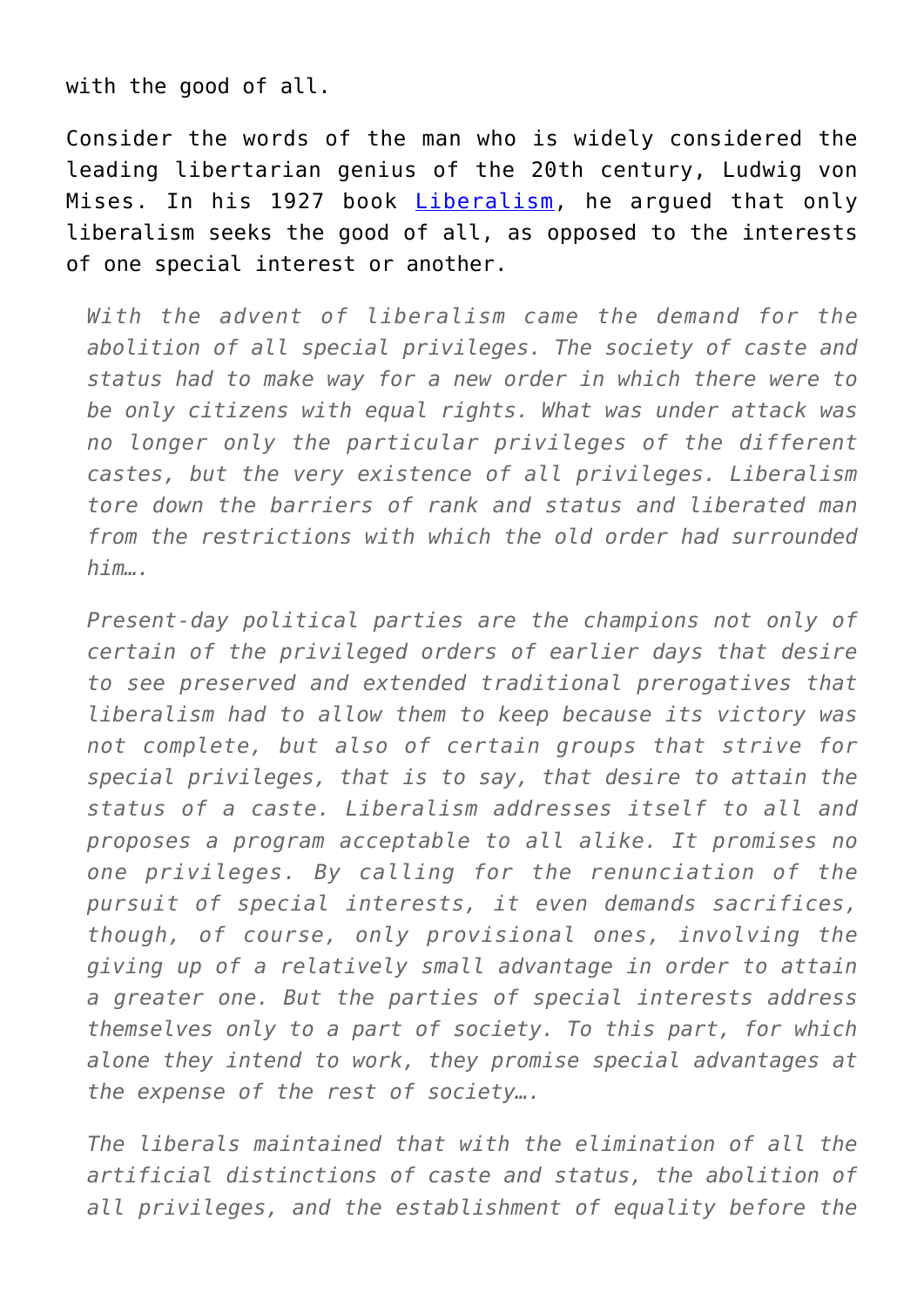*law, nothing else stands in the way of the peaceful cooperation of all members of society, because then their rightly understood, long-run interests coincide.*

(My deceased friend Michael Novak was so impressed by these passages that he wrote [an entire book](https://fee.org/articles/goodbye-to-michael-novak-friend-and-champion-of-liberty/) on the topic of liberalism and the common good, understood in precisely the same way as the Catholic tradition has celebrated for so long.)

# **Individual and Community**

The digital age has provided unprecedented opportunities for individuals to curate their associations, sources of entertainment, spiritual influences, and professional choices. As I read through Pope Francis's statement, he seems to think that celebrating such opportunities (as I have done frequently) necessarily means to disparage community norms and the good of the whole. By implication, he seems to object that the needs of the community ought to come before the wishes of individuals.

But here is the problem. It is a fact of human life that every single individual is different. You could say that it was designed to be that way. The great discovery of liberalism was to observe that it is possible for individuals to pursue their interests in a way that does not sever community attachments but rather strengthens them. That this is true is ever more obvious in our times. Technology has made it so. Curated lives have coincided with ever more community connection across groups and nations.

It is the great burden of the liberal tradition to forever explain that the path toward community runs through the pursuit of individual interests in voluntary cooperation with others. We've tried to explain this for hundreds of years, but the message seems to forever require restatement and explanation.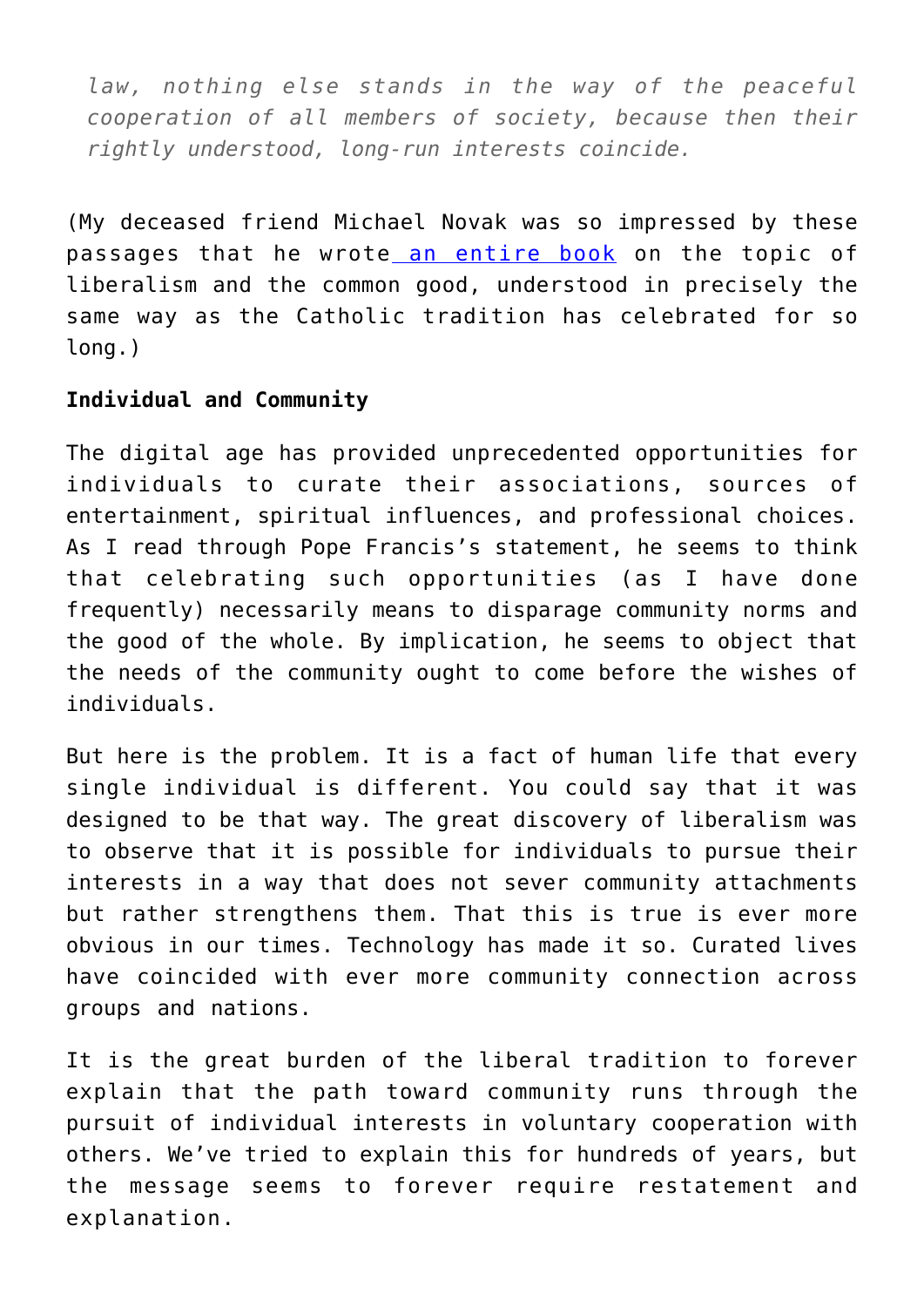To be sure, liberalism cannot and does not promise the salvation of souls; that is the domain of the great religions. Liberalism does not seek to displace the role of religion in society. It only seeks to provide the best possible conditions for the flourishing of human society in a material sense through the building of freedom as the essential framework for the good of all.

As Mises says, liberalism "promises nothing that exceeds what can be accomplished in society and through society. It seeks to give men only one thing, the peaceful, undisturbed development of material well-being for all, in order thereby to shield them from the external causes of pain and suffering as far as it lies within the power of social institutions to do so at all. To diminish suffering, to increase happiness: that is its aim."

# **The Wrong Target**

In summary, libertarianism seeks a freer world, a world of universal rights, the building of institutions that give the rise of human dignity the best possible advantage over powerful interests, mostly associated with states, that would seek to violate those rights and diminish that dignity. Liberty cannot guarantee a "beautiful life" but such a beautiful life would impossible to imagine or achieve without liberty. To observe that is not "deception" but a description of the wonderful opportunities available in our times.

To be clear, I am absolutely not saying that the Catholic tradition of politics amounts to libertarianism. There are too many anomalies and contradictions to make such a claim. What I am saying is that the Church has proven itself capable, through a long history, in variously speaking about liberty and politics in a libertarian voice, and this is for a reason: the faith genuinely believes that the truth will set the world free.